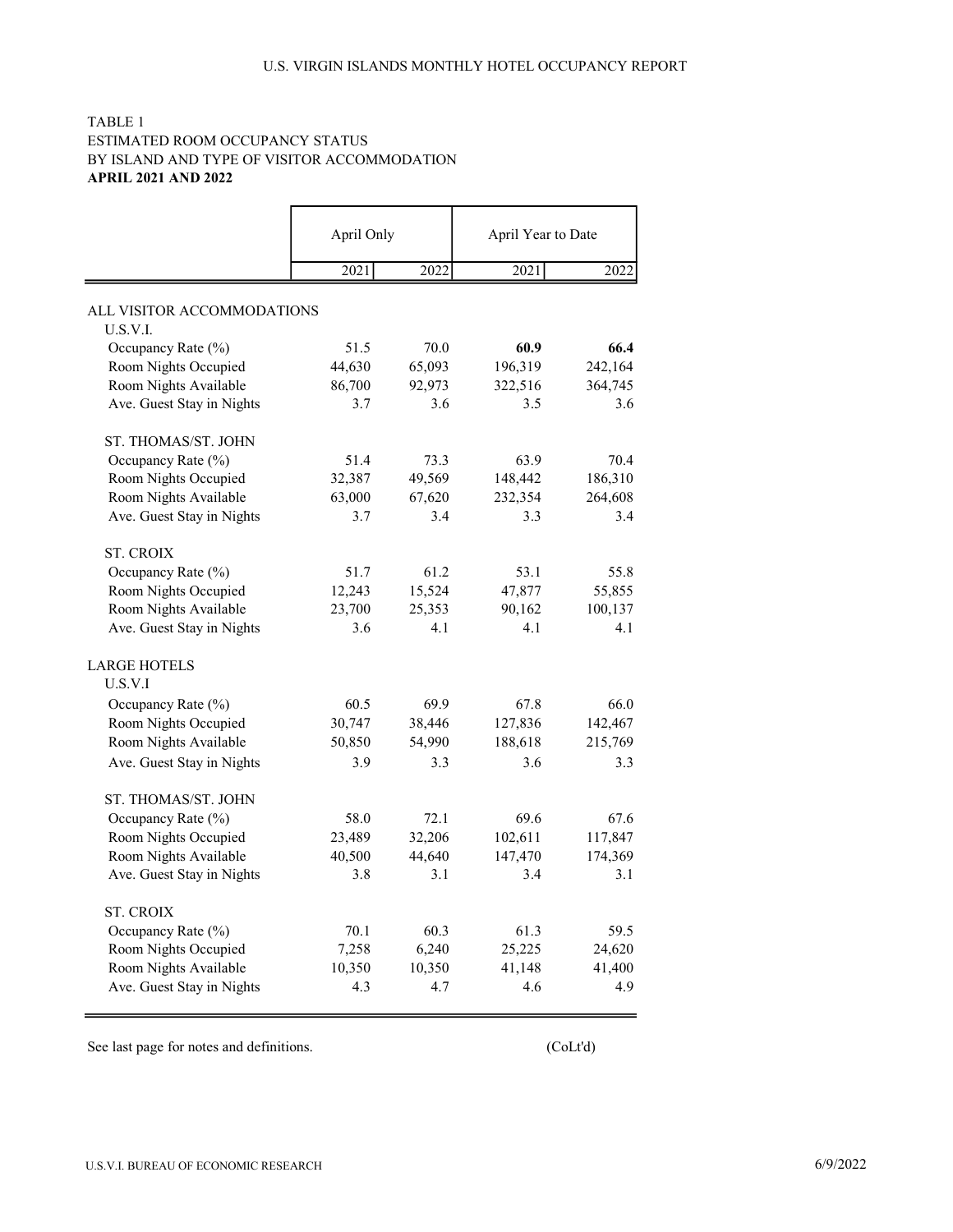# TABLE 1 (Cont'd) ESTIMATED ROOM OCCUPANCY STATUS BY ISLAND AND TYPE OF VISITOR ACCOMMODATION APRIL 2021 AND 2022

|                           | April Only |        | April Year to Date |        |
|---------------------------|------------|--------|--------------------|--------|
|                           | 2021       | 2022   | 2021               | 2022   |
| <b>SMALL HOTELS</b>       |            |        |                    |        |
| U.S.V.I.                  |            |        |                    |        |
| Occupancy Rate (%)        | 54.3       | 75.8   | 62.1               | 72.8   |
| Room Nights Occupied      | 10,601     | 15,680 | 44,695             | 59,045 |
| Room Nights Available     | 19,530     | 20,688 | 71,992             | 81,080 |
| Ave. Guest Stay in Nights | 3.6        | 3.6    | 3.2                | 3.6    |
| ST.THOMAS/ST. JOHN        |            |        |                    |        |
| Occupancy Rate (%)        | 65.3       | 87.9   | 75.3               | 88.7   |
| Room Nights Occupied      | 6,779      | 9,506  | 28,737             | 37,428 |
| Room Nights Available     | 10,380     | 10,809 | 38,141             | 42,215 |
| Ave. Guest Stay in Nights | 3.6        | 3.5    | 3.1                | 3.6    |
| <b>ST. CROIX</b>          |            |        |                    |        |
| Occupancy Rate (%)        | 41.8       | 62.5   | 47.1               | 55.6   |
| Room Nights Occupied      | 3,822      | 6,174  | 15,958             | 21,617 |
| Room Nights Available     | 9,150      | 9,879  | 33,851             | 38,865 |
| Ave. Guest Stay in Nights | 3.5        | 3.8    | 3.5                | 3.5    |
| CONDOMINIUMS/OTHER        |            |        |                    |        |
| U.S.V.I.                  |            |        |                    |        |
| Occupancy Rate (%)        | 20.1       | 63.4   | 38.4               | 59.9   |
| Room Nights Occupied      | 3,282      | 10,967 | 23,788             | 40,652 |
| Room Nights Available     | 16,320     | 17,295 | 61,906             | 67,896 |
| Ave. Guest Stay in Nights | 2.7        | 5.1    | 3.7                | 5.3    |
| ST. THOMAS/ST. JOHN       |            |        |                    |        |
| Occupancy Rate (%)        | 17.5       | 64.6   | 36.6               | 64.6   |
| Room Nights Occupied      | 2,119      | 7,857  | 17,094             | 31,035 |
| Room Nights Available     | 12,120     | 12,171 | 46,743             | 48,024 |
| Ave. Guest Stay in Nights | 3.4        | 6.0    | 3.4                | 5.8    |
| <b>ST. CROIX</b>          |            |        |                    |        |
| Occupancy Rate (%)        | 27.7       | 60.7   | 44.1               | 48.4   |
| Room Nights Occupied      | 1,163      | 3,111  | 6,694              | 9,618  |
| Room Nights Available     | 4,200      | 5,124  | 15,163             | 19,872 |
| Ave. Guest Stay in Nights | 1.9        | 3.7    | 4.4                | 4.1    |

See last page for notes and definitions.

::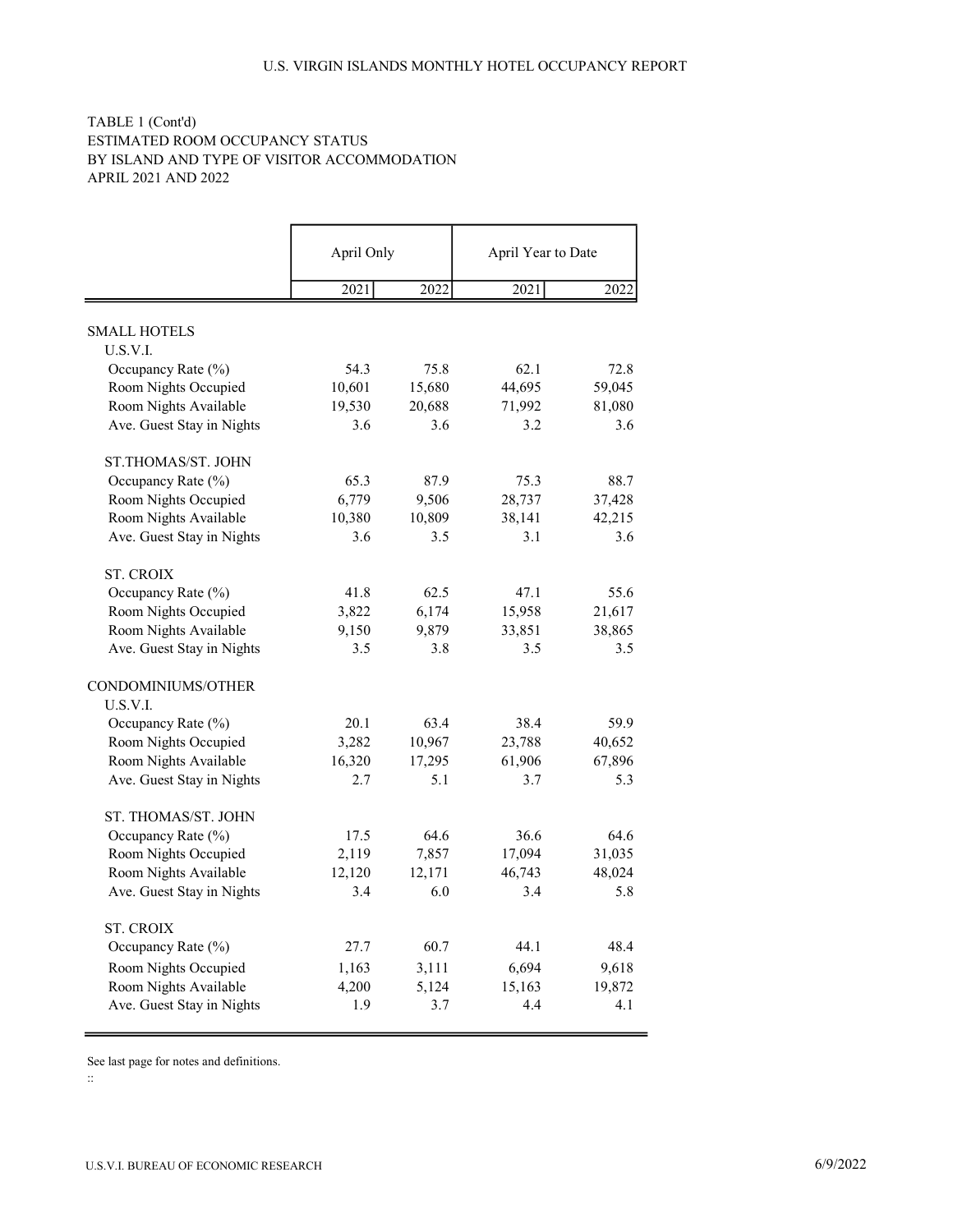# TABLE 2 ESTIMATED HOTEL GUESTS BY AREA OF ORIGIN TOTALS AND ORIGIN DISTRIBUTION BY ISLAND APRIL 2021 AND 2022

|                                        |                  |                  | April Year to Date |         |              |       |  |
|----------------------------------------|------------------|------------------|--------------------|---------|--------------|-------|--|
|                                        |                  |                  |                    | Percent |              |       |  |
|                                        | April Only       |                  | Total              |         | Distribution |       |  |
| Area of Origin                         | 2021             | 2022             | 2021               | 2022    | 2021         | 2022  |  |
|                                        |                  |                  |                    |         |              |       |  |
| U.S.V.I. HOTEL GUESTS FROM:            |                  |                  |                    |         |              |       |  |
| U.S. Mainland                          | 28,425           | 38,314           | 101,497            | 147,323 | 85.0         | 82.0  |  |
| Puerto Rico                            | 841              | 542              | 2,995              | 3,690   | 2.5          | 2.1   |  |
| U.S.V.I.                               | 2,533            | 616              | 11,085             | 2,276   | 9.3          | 1.3   |  |
| Other West Indies                      | 43               | 308              | 205                | 869     | 0.2          | 0.5   |  |
| Canada                                 | $\tau$           | 184              | 87                 | 360     | 0.1          | 0.2   |  |
| Europe                                 | 20               | 110              | 173                | 476     | 0.1          | 0.3   |  |
| Central America                        | 3                | 43               | 19                 | 3,917   | $0.0\,$      | 2.2   |  |
| South America                          | 9                | 96               | 306                | 341     | 0.3          | 0.2   |  |
| Other Areas                            | 669              | 5,962            | 2,992              | 20,325  | 2.5          | 11.3  |  |
| <b>TOTAL</b>                           | 32,550           | 46,175           | 119,359            | 179,578 | 100.0        | 100.0 |  |
| ST. THOMAS/ST. JOHN HOTEL GUESTS FROM: |                  |                  |                    |         |              |       |  |
| U.S. Mainland                          | 19,124           | 33,388           | 72,351             | 127,053 | 85.8         | 81.9  |  |
| Puerto Rico                            | 271              | 271              | 1,609              | 3,142   | 1.9          | 2.0   |  |
| U.S.V.I.                               | 1,769            | 357              | 7,233              | 1,455   | 8.6          | 0.9   |  |
| Other West Indies                      | 43               | 292              | 205                | 684     | 0.2          | 0.4   |  |
| Canada                                 | 3                | 174              | 72                 | 349     | 0.1          | 0.2   |  |
| Europe                                 | 20               | 108              | 164                | 466     | 0.2          | 0.3   |  |
| Central America                        | 3                | 42               | 12                 | 3,913   | 0.0          | 2.5   |  |
| South America                          | 6                | 95               | 21                 | 332     | $0.0\,$      | 0.2   |  |
| Other Areas                            | 647              | 5,272            | 2,639              | 17,648  | 3.1          | 11.4  |  |
| <b>TOTAL</b>                           | 21,886           | 39,997           | 84,306             | 155,042 | 100.0        | 100.0 |  |
| ST. CROIX HOTEL GUESTS FROM:           |                  |                  |                    |         |              |       |  |
| U.S. Mainland                          | 9,301            | 4,926            | 29,146             | 20,271  | 83.1         | 82.6  |  |
| Puerto Rico                            | 570              | 271              | 1,386              | 548     | 4.0          | 2.2   |  |
| U.S.V.I.                               | 764              | 258              | 3,852              | 821     | 11.0         | 3.3   |  |
| Other West Indies                      | $\mathbf{0}$     | 16               | $\boldsymbol{0}$   | 185     | 0.0          | 0.8   |  |
| Canada                                 | 5                | 10               | 14                 | 10      | 0.0          | 0.0   |  |
| Europe                                 | $\boldsymbol{0}$ | $\boldsymbol{2}$ | 9                  | 10      | 0.0          | 0.0   |  |
| Central America                        | $\boldsymbol{0}$ | $\overline{2}$   | $\boldsymbol{7}$   | 4       | $0.0\,$      | 0.0   |  |
| South America                          | $\overline{2}$   | $\mathbf{1}$     | 285                | 9       | $0.8\,$      | 0.0   |  |
| Other Areas                            | 23               | 690              | 353                | 2,677   | $1.0\,$      | 10.9  |  |
| <b>TOTAL</b>                           | 10,665           | 6,177            | 35,052             | 24,535  | 100.0        | 100.0 |  |

See last page for notes and definitions.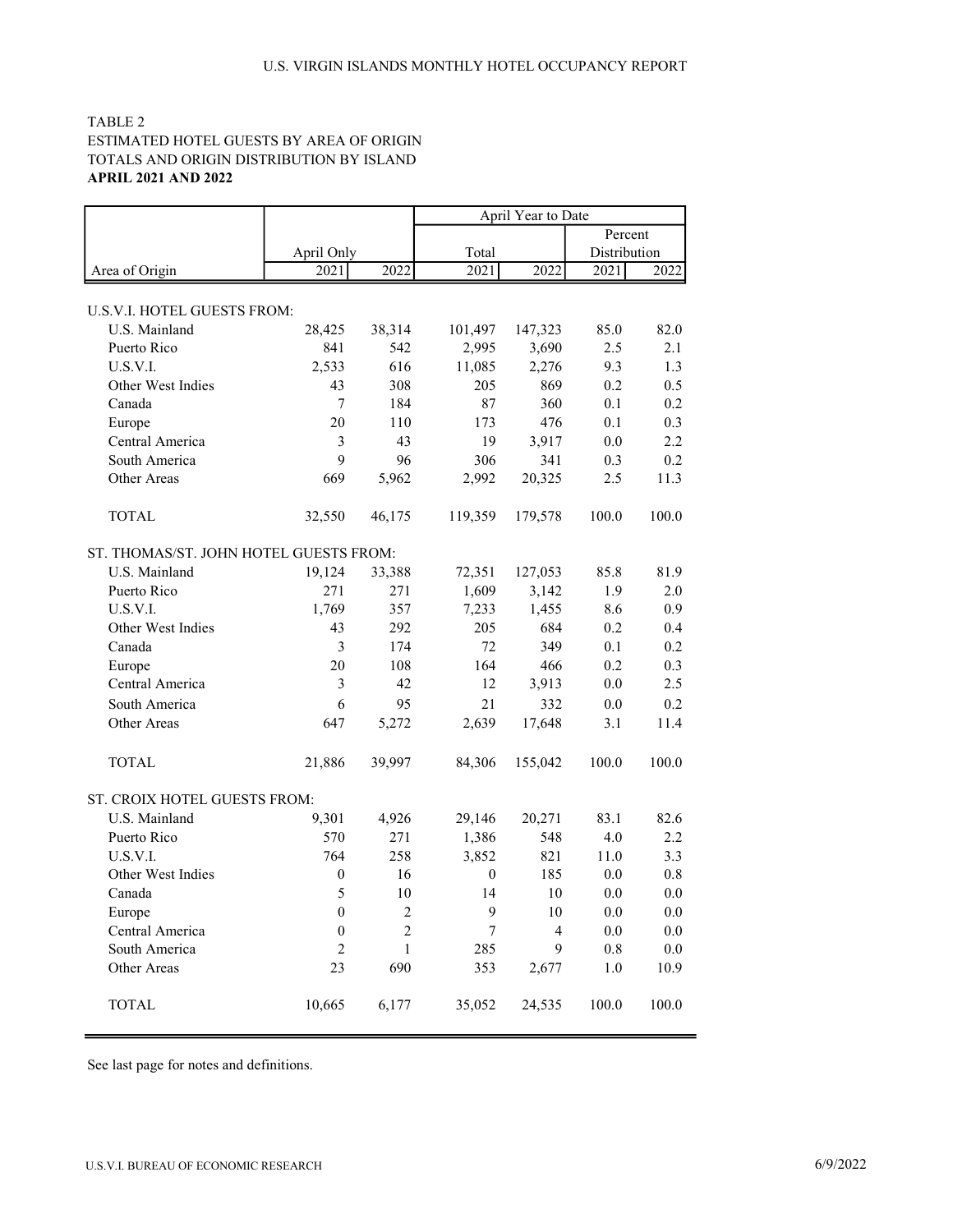### TABLE 3 ESTIMATED HOTEL GUESTS BY U.S. SALES REGION TOTALS AND REGIONAL DISTRIBUTION BY ISLAND APRIL 2021 AND 2022

|                                        |            |        |         | April Year to Date |              |         |
|----------------------------------------|------------|--------|---------|--------------------|--------------|---------|
|                                        |            |        |         |                    |              | Percent |
|                                        | April Only |        | Total   |                    | Distribution |         |
| Sales Region                           |            |        |         |                    |              |         |
| of Origin                              | 2021       | 2022   | 2021    | 2022               | 2021         | 2022    |
|                                        |            |        |         |                    |              |         |
| U.S.V.I. HOTEL GUESTS FROM:            |            |        |         |                    |              |         |
| Chicago                                | 4,668      | 6,881  | 18,892  | 32,674             | 18.1         | 21.6    |
| Los Angeles                            | 3,850      | 12,085 | 13,425  | 42,806             | 12.8         | 28.3    |
| Miami                                  | 8,016      | 5,679  | 27,759  | 23,192             | 26.6         | 15.4    |
| New York City                          | 7,939      | 7,662  | 28,742  | 32,118             | 27.5         | 21.3    |
| Washington D.C.                        | 3,952      | 5,558  | 12,678  | 16,532             | 12.1         | 10.9    |
| San Juan, P.R.                         | 841        | 991    | 2,995   | 3,690              | 2.9          | 2.4     |
| <b>TOTAL</b>                           | 29,266     | 38,856 | 104,492 | 151,014            | 100.0        | 100.0   |
| ST. THOMAS/ST. JOHN HOTEL GUESTS FROM: |            |        |         |                    |              |         |
| Chicago                                | 3,045      | 5,922  | 13,294  | 28,003             | 18.0         | 21.5    |
| Los Angeles                            | 2,343      | 10,162 | 8,422   | 35,851             | 11.4         | 27.5    |
| Miami                                  | 4,799      | 4,855  | 17,145  | 19,693             | 23.2         | 15.1    |
| New York City                          | 6,307      | 6,929  | 24,039  | 29,002             | 32.5         | 22.3    |
| Washington D.C.                        | 2,630      | 5,070  | 9,451   | 14,504             | 12.8         | 11.1    |
| San Juan, P.R.                         | 271        | 720    | 1,609   | 3,142              | 2.2          | 2.4     |
| <b>TOTAL</b>                           | 19,395     | 33,659 | 73,960  | 130,195            | 100.0        | 100.0   |
| ST. CROIX HOTEL GUESTS FROM:           |            |        |         |                    |              |         |
| Chicago                                | 1,623      | 958    | 5,598   | 4,672              | 18.3         | 22.4    |
| Los Angeles                            | 1,507      | 1,923  | 5,003   | 6,956              | 16.4         | 33.4    |
| Miami                                  | 3,218      | 824    | 10,614  | 3,499              | 34.8         | 16.8    |
| New York City                          | 1,632      | 733    | 4,704   | 3,117              | 15.4         | 15.0    |
| Washington D.C.                        | 1,322      | 488    | 3,227   | 2,028              | 10.6         | 9.7     |
| San Juan, P.R.                         | 570        | 271    | 1,386   | 548                | 4.5          | 2.6     |
| <b>TOTAL</b>                           | 9,871      | 5,197  | 30,532  | 20,819             | 100.0        | 100.0   |

See last page for notes and definitions.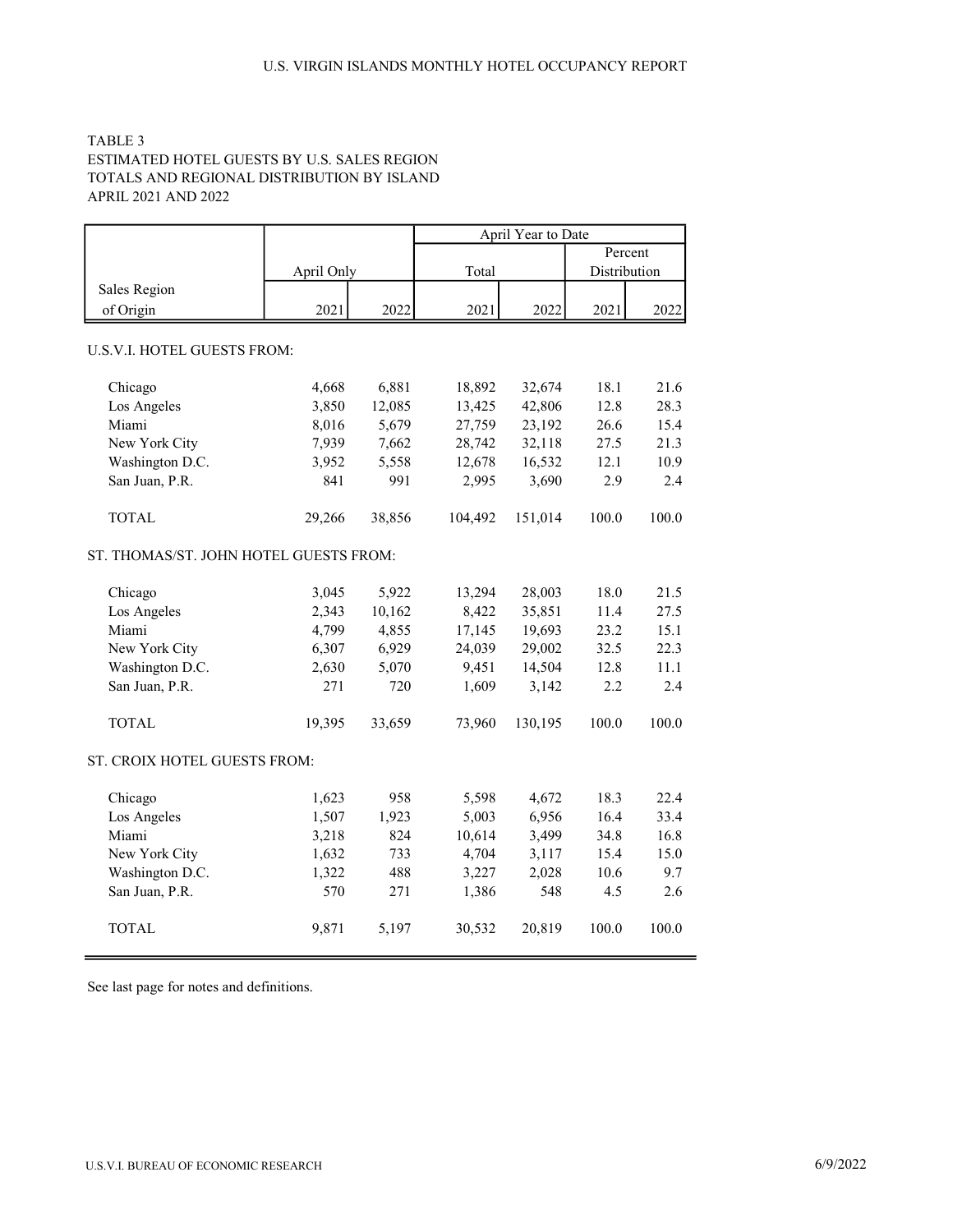# TABLE 4 VISITOR ACCOMMODATIONS AND ROOM NIGHTS AVAILABLE TOTAL NUMBER AND PERCENT REPORTING TO B.E.R. BY ISLAND APRIL ONLY, 2021 AND 2022

|                     | Visitor                      |      |                                     |         |  |
|---------------------|------------------------------|------|-------------------------------------|---------|--|
|                     | Accommodations<br>April Only |      | Room Nights Available<br>April Only |         |  |
|                     |                              |      |                                     |         |  |
|                     | 2021                         | 2022 | 2021                                | 2022    |  |
|                     |                              |      |                                     |         |  |
| U.S.V.I.            |                              |      |                                     |         |  |
| <b>Total Number</b> | 76                           | 77   | 106,200                             | 113,202 |  |
| Percent Submitting: |                              |      |                                     |         |  |
| Complete Report (%) | 52.6                         | 53.2 | 60.6                                | 39.5    |  |
| Partial Report (%)  | 47.4                         | 0.0  | 39.4                                | 0.0     |  |
| No Report $(\% )$   | 0.0                          | 46.8 | 0.0                                 | 46.5    |  |
| ST. THOMAS/ST. JOHN |                              |      |                                     |         |  |
| <b>Total Number</b> | 58                           | 59   | 82,500                              | 87,849  |  |
| Percent Submitting: |                              |      |                                     |         |  |
| Complete Report (%) | 51.7                         | 52.5 | 60.7                                | 31.1    |  |
| Partial Report (%)  | 48.3                         | 0.0  | 39.3                                | 0.0     |  |
| No Report $(\% )$   | 0.0                          | 47.5 | 0.0                                 | 50.8    |  |
| <b>ST. CROIX</b>    |                              |      |                                     |         |  |
| <b>Total Number</b> | 18                           | 18   | 23,700                              | 25,353  |  |
| Percent Submitting: |                              |      |                                     |         |  |
| Complete Report (%) | 55.6                         | 55.6 | 60.5                                | 68.6    |  |
| Partial Report (%)  | 44.4                         | 0.0  | 39.5                                | 0.0     |  |
| No Report $(\% )$   | 0.0                          | 44.4 | 0.0                                 | 31.4    |  |

See last page for notes and definitions.

update table